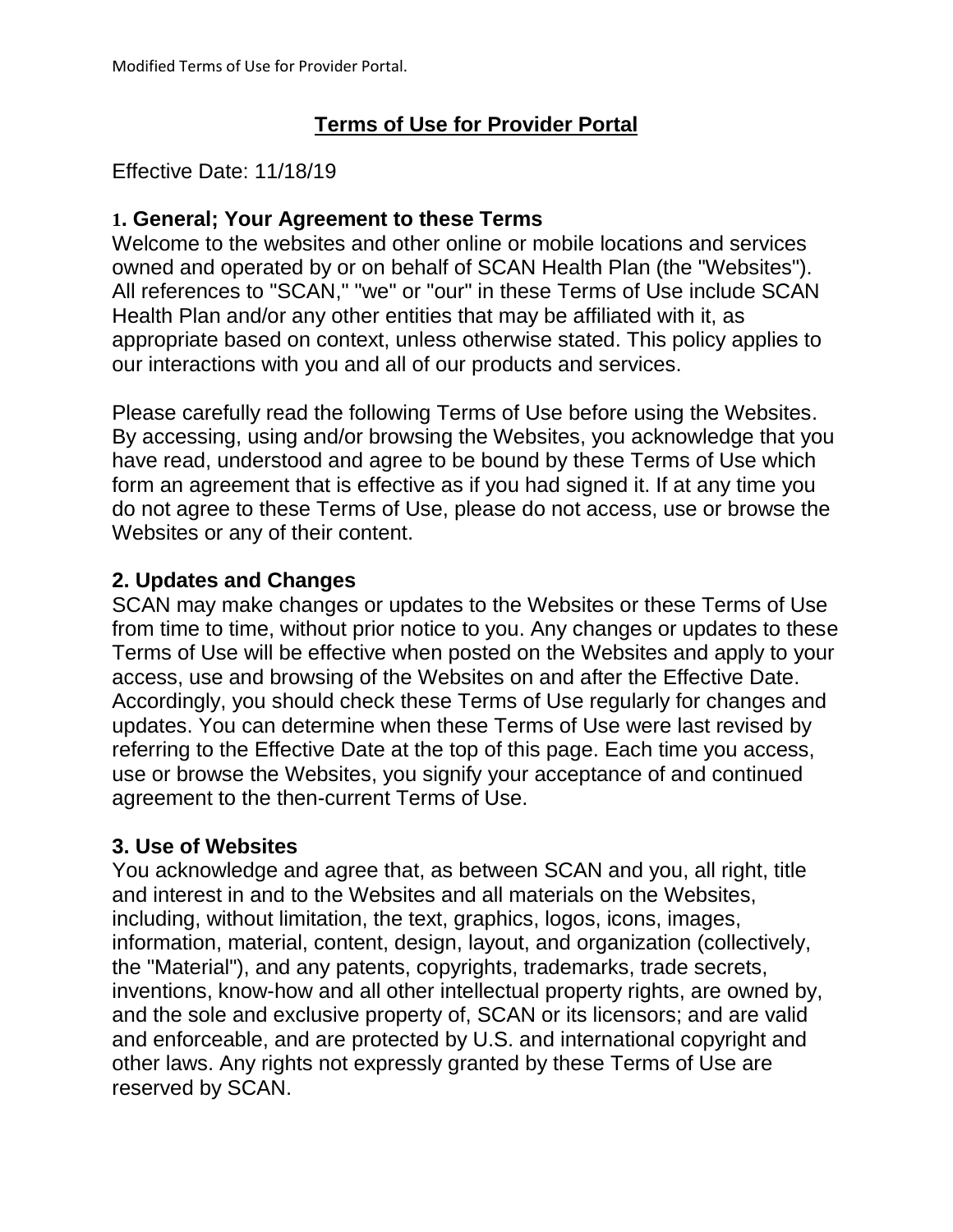You must keep all copyright and other intellectual property or proprietary notices, acknowledgements, credits, marks or logos contained on any Material printed or downloaded, and may not remove, obscure or modify such notices.

You will not use the Websites in violation of any laws including, without limitation, those pertaining to the fraud and abuse or anti-kickback provisions of the federal Medicare and Medicaid laws.

### **4. Trademarks**

Among others, SCAN Health Plan®, SCAN®, the SCAN Apple Logo, SENIOR CARE ACTION NETWORK®, TRADING AGES®, INDEPENDENT LIVING POWER®, PERSONAL CARE PLANNER®, and FOR YOUR HEALTH AND INDEPENDENCE®, are registered trademarks of SCAN Health Plan. All other trademarks, service marks, trade names, logos, domain names, URLs and icons appearing on the Websites, registered or not, are the property of SCAN or their respective owners. You have no right or license to use any of the marks, service marks, trade names, logos, domain names, URLs and icons that appear on the Websites, other than in dealings with SCAN, without the express written permission of SCAN or the applicable owner. Unauthorized use may violate trademark and other laws. Any third party names or trademarks referenced on the Websites do not constitute or imply affiliation, endorsement or recommendation by SCAN, or of SCAN by the third parties.

# **5. Links and Linking Policy**

The Websites may display or link to content that SCAN does not own or control, which is provided solely as a convenience to you. These linked websites are operated by third parties and the links, content, products and/or services provided thereon are the sole responsibility of the entity that owns and operates them. You should review the privacy policy and any terms of use of each third party website you visit. Your use of the linked websites is at your own risk. Unless specified otherwise, links to third party websites do not constitute or imply responsibility for or endorsement by SCAN of those websites, the information they contain or any products or services they describe. SCAN does not receive payment or other remuneration in exchange for your clicking on a link. SCAN may revoke its permission for any link at any time.

### **6. Passwords and Accounts**

Certain sections and/or features of the Websites may require you to create an online account in order to access information or features of the Websites. To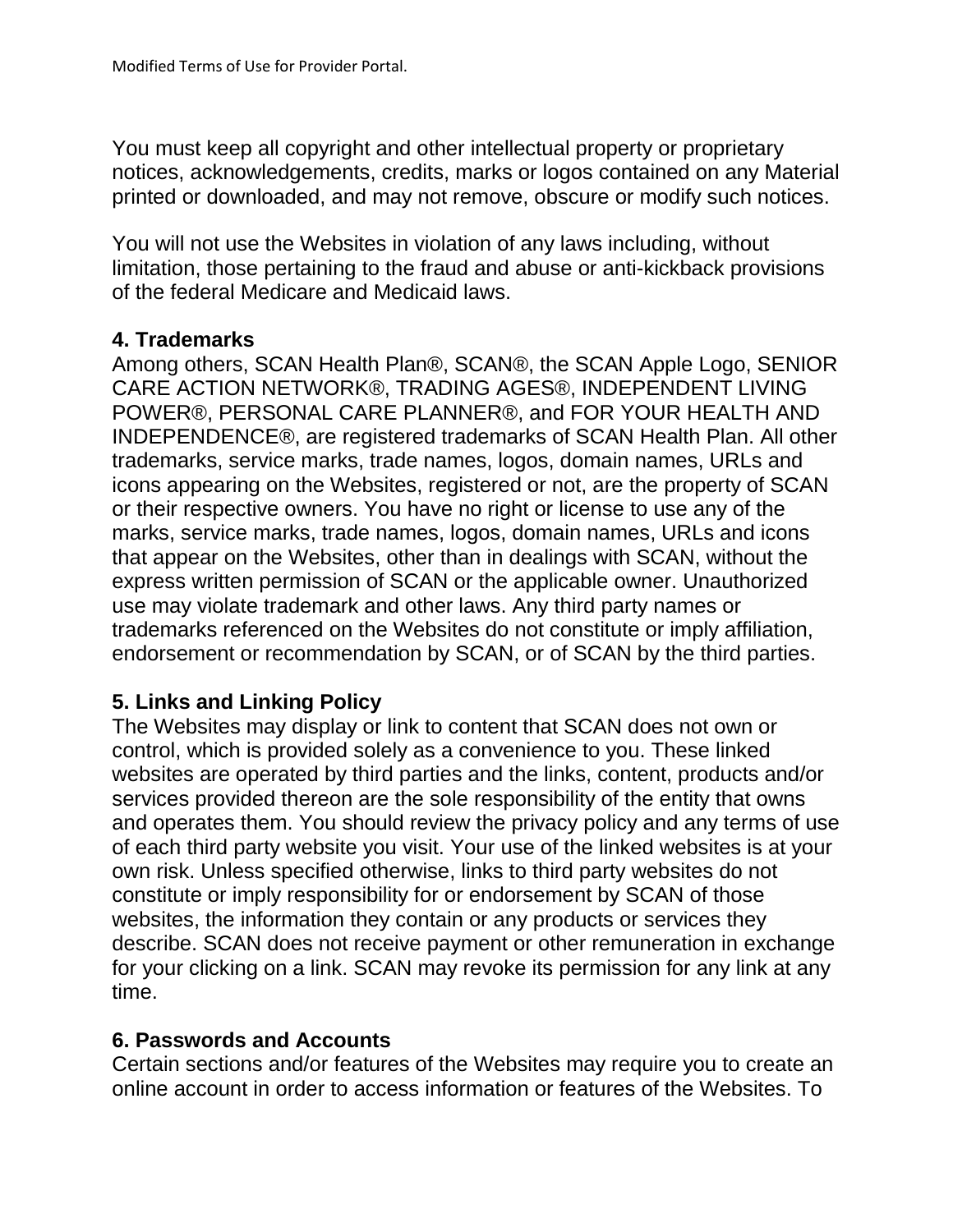do so, you may be asked to confirm your consent to these Terms of Use and the Privacy Policy. In addition, you may be asked to create a password and username, and to answer security questions or provide other information to protect the security of your account ("Account Details").

You are solely responsible for controlling your Account Details, for maintaining their confidentiality, and for authorizing, monitoring and controlling access to and use of your account, whether by you or others. You are prohibited from distributing, providing or otherwise making available your Account Details to any third party and are responsible for all activities that occur under your account.

# **7. User Conduct**

You agree not to engage in any of the following activities in connection with your use of the Websites:

(a) circumventing, modifying or interfering with; attempting to circumvent, modify or interfere with; or encouraging or assisting any other person in circumventing, modifying or interfering with any security measures, technology or software that is part of the Websites;

(b) any activity that involves the use of software viruses, worms, spyware or any other computer code, files or programs that interrupt, destroy or limit the functionality of any computer software or hardware or otherwise permit the unauthorized use of or access to a computer or a computer network;

(c) damaging, disabling, disrupting, overburdening or impairing the Website or interfering with any other party's use and enjoyment of the Websites;

(d) taking any steps to interfere with, or in any manner compromise, any security measures employed by the Websites;

(f) engaging in the practices of "screen scraping," "database scraping" or any other activity with the purpose of obtaining information from the Websites; or

(e) attempting to decompile, reverse engineer, disassemble, modify, hack or create derivative works from the Websites or defeat or overcome any encryption and/or digital rights management technology implemented with respect to the Websites.

SCAN reserves the right to investigate and take appropriate legal action against anyone who, in SCAN's sole discretion, violates this Section, including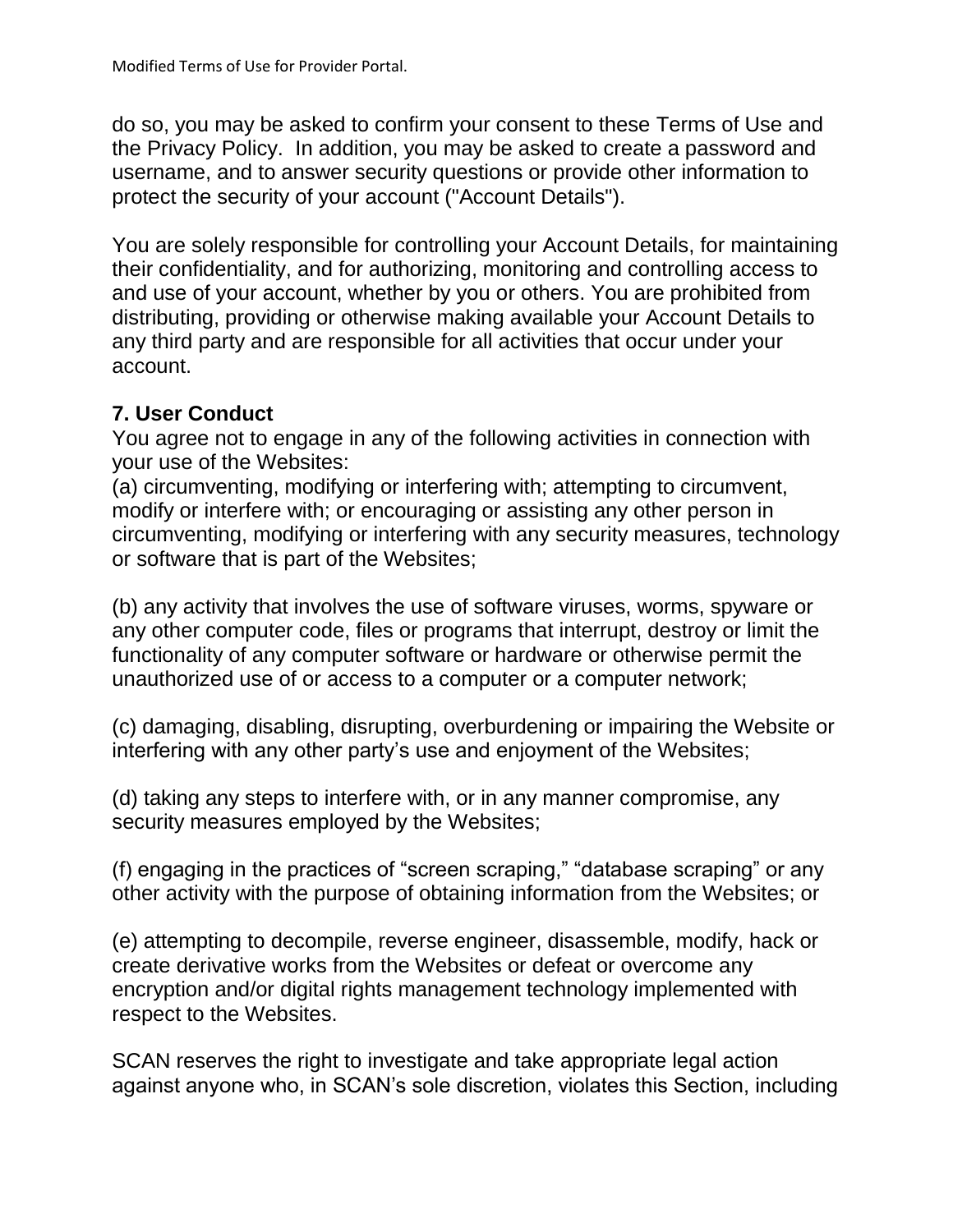without limitation reporting a user to law enforcement authorities and terminating or suspending a user's right to use the Websites.

### **8. Termination**

SCAN may, at its sole discretion, immediately and without notice, suspend or terminate your use or any user's use of the Websites or any portion thereof, including, without limitation, your online account, or block your or any user's access to information available via the Websites, at any time for any reason. You agree that SCAN shall not be liable to you or any third party for any such suspension or termination.

### **9. Accuracy of Information**

Although SCAN periodically validates and maintains the Websites, SCAN makes no guarantees as to their correctness, completeness, or accuracy. The Websites may contain typographical errors, inaccuracies, or other errors or omissions. Unauthorized additions, deletions, or alterations could be made to the Websites by third parties without our knowledge.

#### **10. Disclaimer**

THE WEBSITES (INCLUDING, WITHOUT LIMITATION, ANY MATERIAL, AND ALL RELATED PRODUCTS AND SERVICES) ARE PROVIDED ON AN "AS IS" AND "AS AVAILABLE" BASIS, WITHOUT WARRANTIES OF ANY KIND, WHETHER EXPRESS OR IMPLIED. TO THE MAXIMUM EXTENT PERMITTED BY LAW, SCAN AND ITS SUPPLIERS, VENDORS, LICENSORS, AND RELATED PARTIES DISCLAIM ALL REPRESENTATIONS AND WARRANTIES, EXPRESS OR IMPLIED, INCLUDING, BUT NOT LIMITED TO, THE IMPLIED WARRANTIES OF MERCHANTABILITY, FITNESS FOR A PARTICULAR PURPOSE, TITLE, FREEDOM FROM COMPUTER VIRUS, FREEDOM FROM ERRORS, UNINTERRUPTED AVAILABILITY, NON-INFRINGEMENT, OR IMPLIED WARRANTIES ARISING FROM COURSE OF DEALING OR COURSE OF PERFORMANCE. Without limiting the foregoing, you are responsible for taking all necessary precautions to insure that any Material or access to the Websites is free of viruses or other harmful code. The Websites and Material are provided for informational purposes only, for your review and evaluation. Please note that once you leave the Websites, either by using a link SCAN may provide or by specifying your own destination, SCAN accepts no responsibility for the content, products and/or services provided at any thirdparty locations or websites. SCAN does not control, endorse, promote or have any affiliation with any other website unless expressly stated on the Websites. You acknowledge and agree that SCAN shall not be responsible or liable,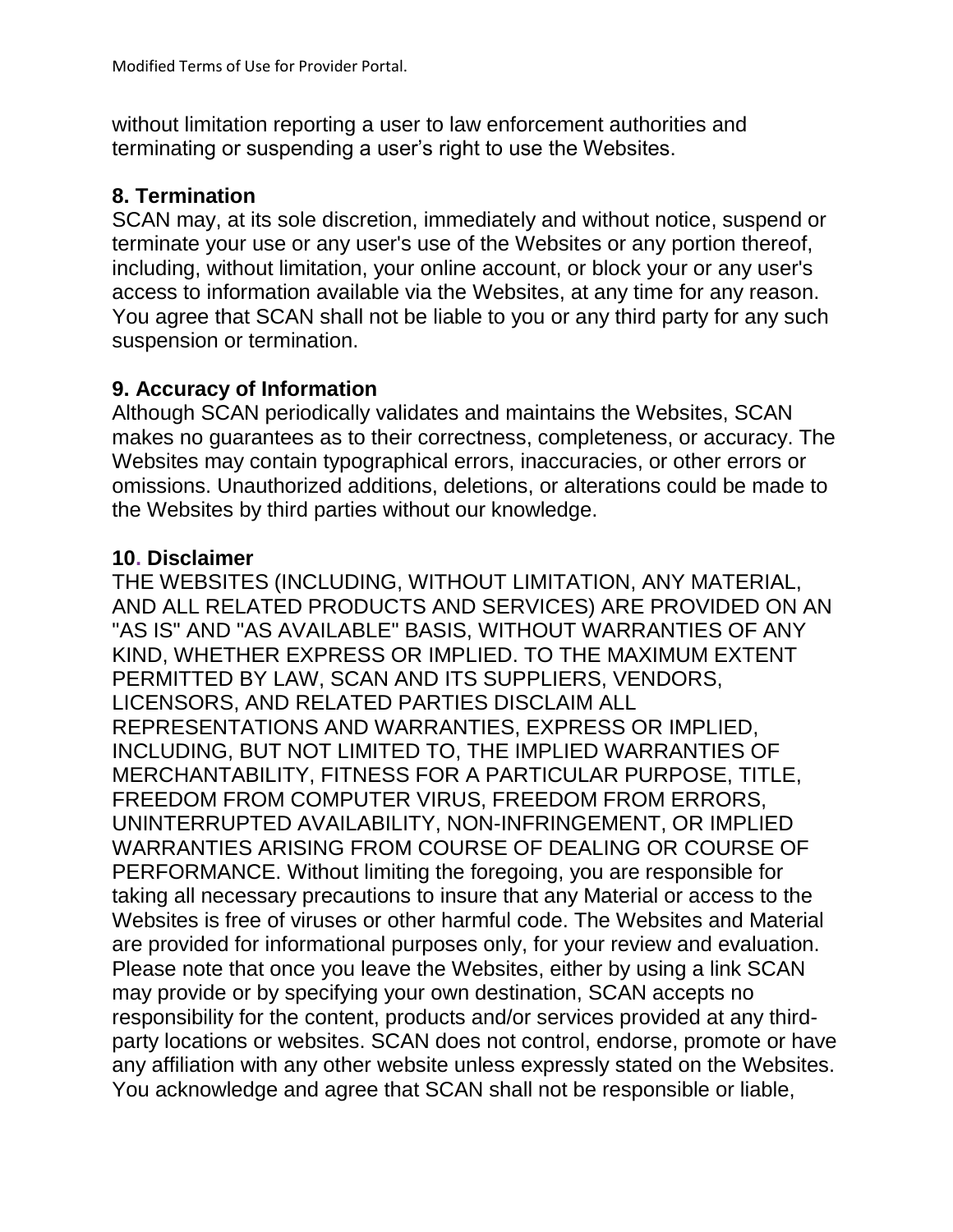directly or indirectly, for any damage, loss or other claim caused or alleged to be caused by or in connection with access to, use of or reliance on any content, material or information available on or through any other website or resource.

#### **11. Limitation of Liability**

TO THE MAXIMUM EXTENT PERMITTED BY APPLICABLE LAW, IN NO EVENT SHALL SCAN OR ITS SUPPLIERS, VENDORS, LICENSORS OR RELATED PARTIES, INCLUDING, WITHOUT LIMITATION, THEIR RESPECTIVE OFFICERS, DIRECTORS, EMPLOYEES, AFFILIATES, AGENTS, REPRESENTATIVES, SUCCESSORS AND ASSIGNS (COLLECTIVELY, THE "SCAN PARTIES"), BE LIABLE FOR ANY DIRECT, INDIRECT, SPECIAL, PUNITIVE, INCIDENTAL, EXEMPLARY, OR CONSEQUENTIAL DAMAGES, OR ANY DAMAGES WHATSOEVER, RESULTING FROM ANY LOSS OF USE, LOSS OF DATA, LOSS OF PROFITS, BUSINESS INTERRUPTION, LITIGATION, OR ANY OTHER PECUNIARY LOSS, WHETHER BASED ON PERSONAL INJURY, BREACH OF CONTRACT, TORT (INCLUDING, WITHOUT LIMITATION, NEGLIGENCE), PRODUCT LIABILITY, STRICT LIABILITY OR ANY OTHER THEORY ARISING OUT OF OR IN ANY WAY CONNECTED WITH THE WEBSITES, THE USE OR PERFORMANCE OF THE WEBSITES, ANY DELAY OR INABILITY TO USE THE WEBSITES, OR THE PROVISION OF OR FAILURE TO MAKE AVAILABLE ANY INFORMATION, SERVICES, PRODUCTS, MATERIAL, OR OTHER RESOURCES CONTAINED ON OR ACCESSIBLE THROUGH THE WEBSITES (EACH OF THE FOREGOING INCLUDING, WITHOUT LIMITATION, ANY MATERIALS AND ALL WEBSITE RELATED PRODUCTS AND SERVICES), EVEN IF ADVISED OF THE POSSIBILITY OF SUCH DAMAGES. THE SCAN PARTIES DISCLAIM ALL SUCH LIABILITY TO THE MAXIMUM EXTENT PERMITTED BY LAW. THE FOREGOING LIMITATIONS SHALL APPLY NOTWITHSTANDING ANY FAILURE OF ESSENTIAL PURPOSE OR THE EXISTENCE OF ANY LIMITED REMEDY. THE LIMITATIONS SET FORTH ABOVE ARE FUNDAMENTAL ELEMENTS OF THESE TERMS OF USE AND THE WEBSITE WOULD NOT BE PROVIDED TO YOU ABSENT SUCH LIMITATIONS.

Exclusions and Limitations: Because some jurisdictions do not allow limitations on how long an implied warranty lasts, or the exclusion or limitation of liability for consequential or incidental damages, the above limitations may not apply to you. The Disclaimer and Limitation of Liability shall be to the maximum extent permitted by applicable law.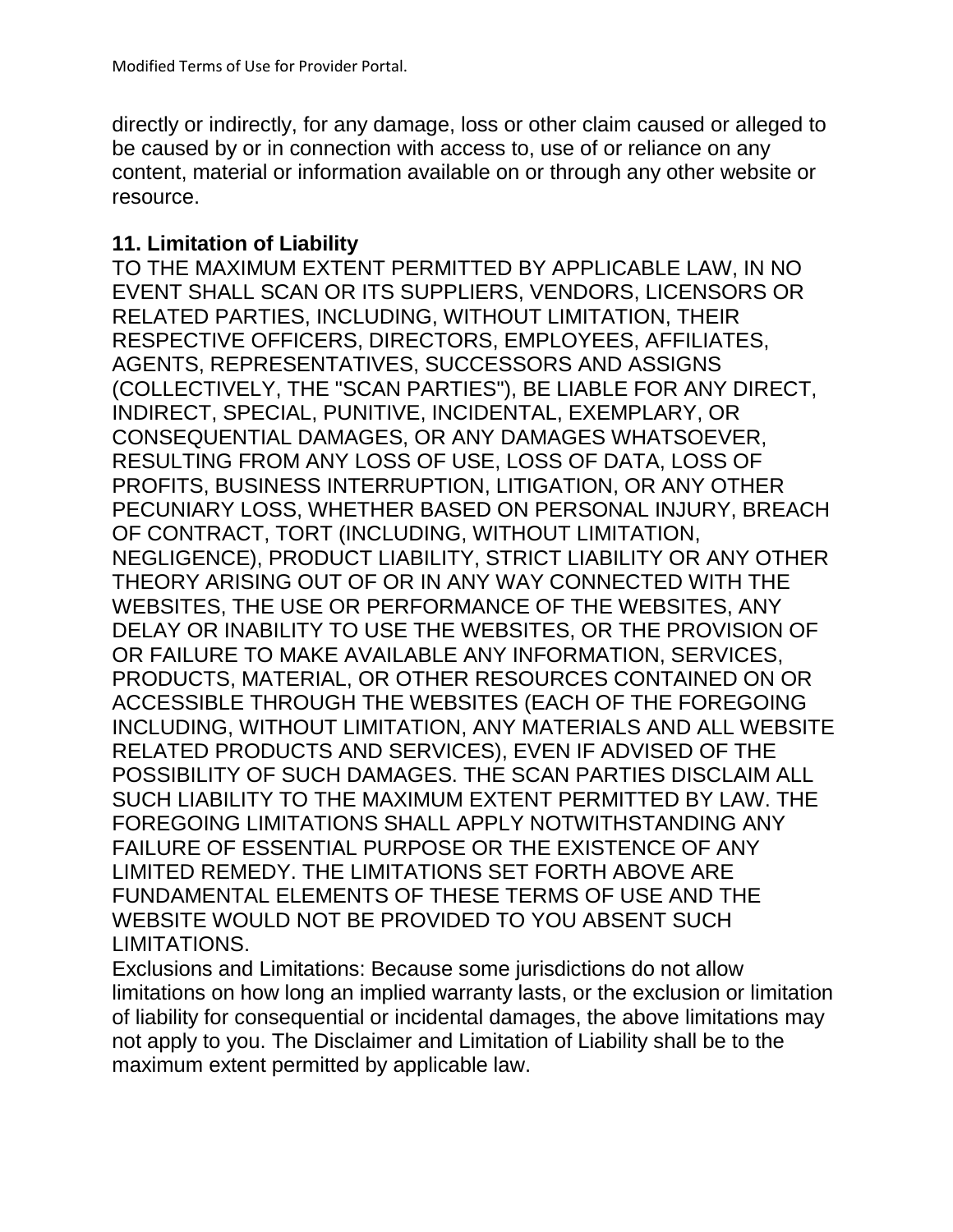## **12. Modifications to this Website**

SCAN reserves the right at any time and from time to time to modify, suspend, or discontinue, temporarily or permanently, the Websites, or any portion thereof, with or without notice. You agree that SCAN will not be liable to you or to any third party for any modification, suspension, or discontinuance of the Websites.

## **13. Governing Law and Disputes; CLASS ACTION WAIVER; ARBITRATION**

You agree that any dispute between you and SCAN arising out of or relating to these Terms of Use, the Privacy Policy, the Websites or any Material will be decided only by arbitration, individually and not on a class-wide basis. You knowingly waive any right to participate in any form of "class," "joint" or "representative" litigation (including in any "private attorney general capacity") against SCAN. The laws of the State of California, U.S.A., without regard to choice of law principles, shall apply to any dispute between us, except as to matters relating to arbitration, which shall governed by the Federal Arbitration Act. Any arbitration will be administered by the American Arbitration Association and will take place in Los Angeles County, California, U.S.A. The Websites are controlled within the United States of America and directed to individuals residing in the United States. Those who choose to access the Websites from locations outside of the United States do so on their own initiative, and are responsible for compliance with local laws if and to the extent local laws are applicable. SCAN does not represent that the Websites or Material are appropriate outside the United States of America. SCAN reserves the right to limit the availability of the Websites to any person, geographic area or jurisdiction at any time in its sole discretion.

# **14. Force Majeure**

SCAN shall not be liable for any delay or failure to perform resulting from causes outside its reasonable control or unforeseen circumstances such as acts of nature or God, fire, flood, earthquake, accidents, strikes, war, terrorism, governmental act, failure of or interruption in common carriers (including, without limitation, Internet service providers and web hosting providers) or utilities, or shortages of transportation facilities, fuel, energy, labor or materials.

# **15. Miscellaneous**

These Terms of Use and Privacy Policy set forth the entire understanding and agreement between you and SCAN with respect to the subject matter hereof. If any provision of these Terms of Use or Privacy Policy is found by a court of